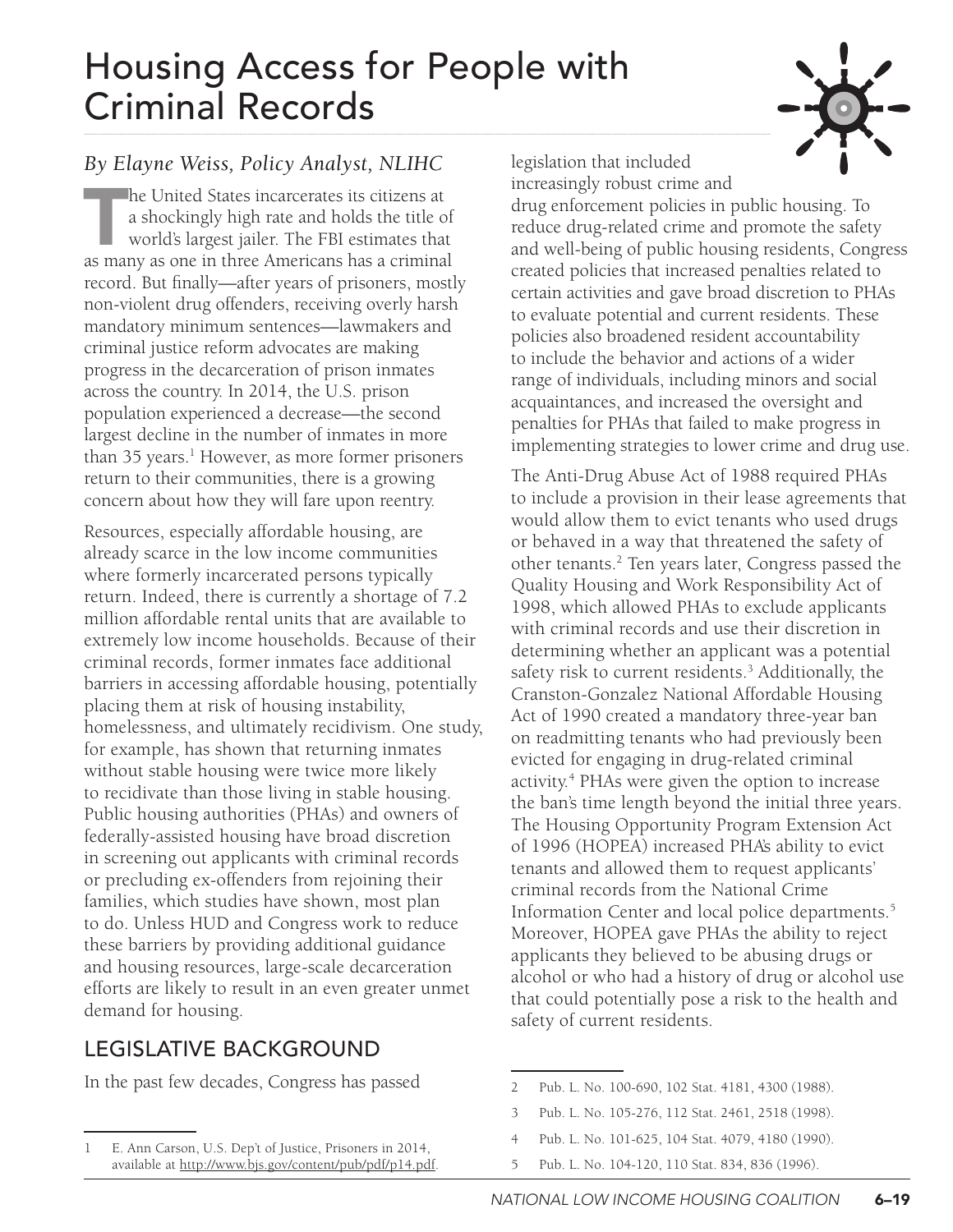The U.S. Supreme Court has also weighed in on a PHA's ability to evict tenants. In U.S. Department of Housing and Urban Development v. Rucker, the Court unanimously ruled that PHAs could evict an entire household due to the criminal activity of a household member or guest even if there was no specific proof that the tenant whose name was on the lease knew about the activity<sup>6</sup>.

## MANDATORY SCREENING POLICIES

Although PHAs have broad discretion in evaluating current and prospective tenants, there are several federal admissions policies that all PHAs and project-owners are required to follow. However, these policies merely act as a floor that many PHAs supplement with additional screening policies. Under federal law and regulation, PHAs and project owners must impose a permanent admission ban in two situations: (1) when a household includes a person who is required to register as a sex offender for life, $7$  or (2) when a household member has ever been convicted of manufacturing methamphetamine on federally assisted property.8

PHAs and project owners are also required to prohibit admitting a household for three years if a household member has been evicted from federally assisted housing for drug-related criminal activity. However, the PHA or project owner has discretion to admit the household if it is determined that the member successfully completed drug rehabilitation or the circumstances leading to the eviction no longer exist (e.g., the incarceration or death of the person who committed the drug-related criminal activity). Additionally, households must be denied admission if a member is currently engaged in illegal drug use or alcohol abuse. Moreover, PHAs and project owners must prohibit admitting households where the PHA or property owner has reason to believe that a household member's past history or current abuse of illegal drugs or alcohol "may threaten the health, safety, or right to peaceful enjoyment of the premises by other residents."9

Those policies, along with whatever additional

7 42 U.S.C. § 1437(f)(1) (2015); 24 C.F.R. §§ 960.204, 982.553(a)(2) (2012).

9 42 U.S.C § 13661(b)(1) (2015); 24 C.F.R. §§ 960.204, 982.553(a)(ii)(B) (2012).

screening criteria a PHA or project owner may develop, are contained in the housing provider's written admissions policy. Depending on the program, these written policies are referred to as: admission and continued occupancy policies for public housing, administrative plans for the Housing Choice Voucher program, or tenant selection plans for project-based Section 8 developments.

## **ISSUES**

Because much of HUD's guidance on evaluating current and potential tenants is advisory and not mandatory, PHAs and project owners across the country have developed their own criteria, creating additional barriers for ex-offenders and raising fair housing concerns.

The Fair Housing Act of 1968 (FHA) prohibits housing discrimination on the basis of race, color, religion, sex, familial status, national origin or disabilitythe "protected classes" of people. In addition to banning intentional discrimination, the FHA bars policies and practices that have a disparate impact (i.e., that do not have a stated intent to discriminate but that have the effect of discriminating against the FHA's protected classes. Because people of color disproportionately make up the U.S. prison population, admissions policies that automatically exclude people with criminal records, rather than being narrowly-tailored, would have a disparate impact. Furthermore, such blanket exclusions or unreasonable screening criteria interferes with PHAs and project owners' duty to affirmatively further fair housing.

One issue that continues to prevent ex-offenders from accessing affordable housing arises from PHAs and project-owners using unreasonable lookback periods into applicants' criminal records. Federal law instructs housing providers to look back in an applicant's history of criminal activity that occurred during a "reasonable time." However, neither the statute nor HUD has explicitly defined what constitutes a reasonable time; instead, HUD has provided suggested time limits and best practices on this issue. Because of this lack of formal guidance, a large number of housing providers have established admissions policies that have no time limits on using a person's criminal history in evaluating their application for admission. Although HUD expects housing providers to define a

<sup>6</sup> 535 U.S. 125 (2002).

<sup>8</sup> 42 U.S.C. § 13663(a) (2015); 24 C.F.R. §§ 960.204, 982.553(a) (1)(ii)(C) (2012).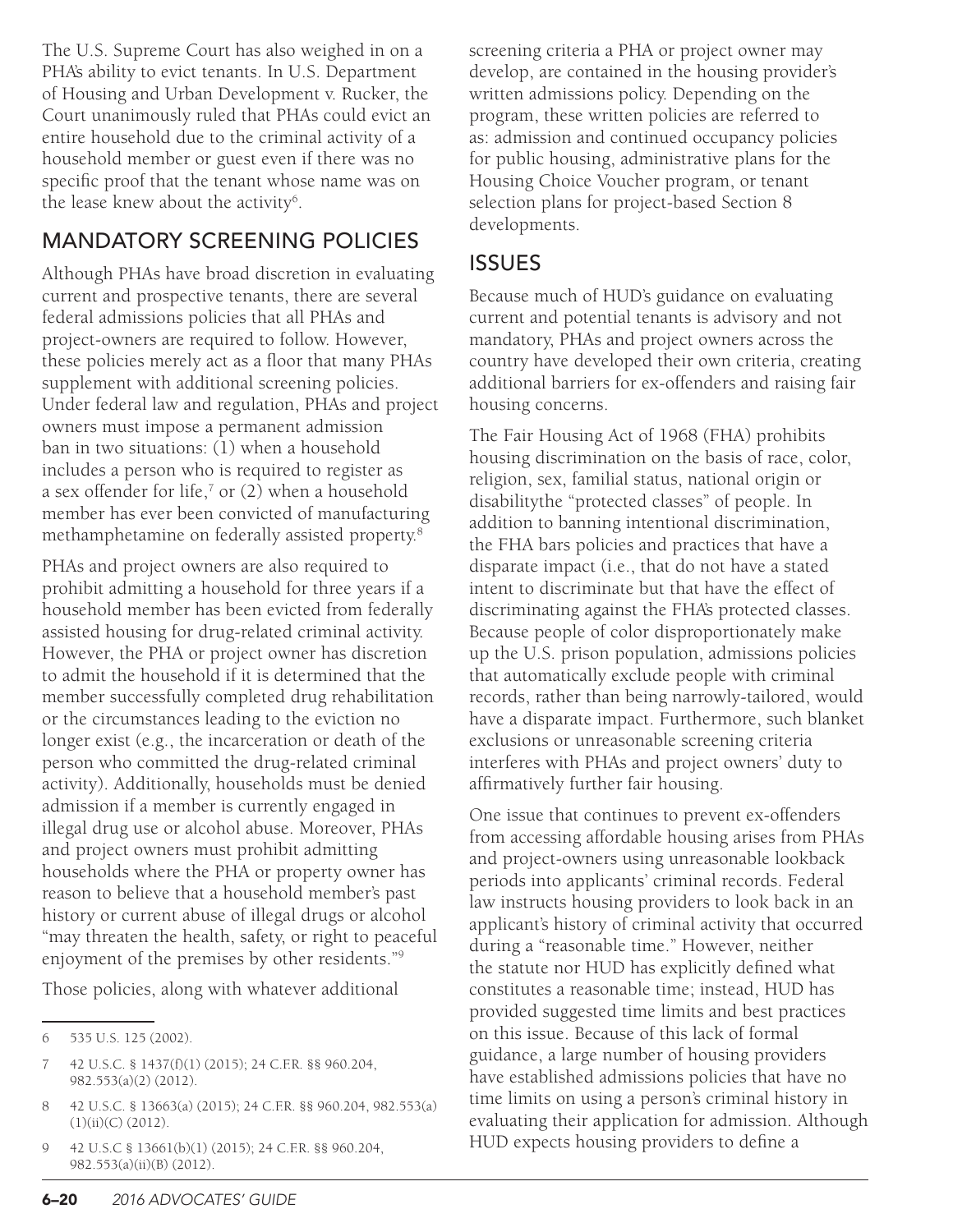"reasonable time" in their admissions, some neglect to do so or leave it open ended, and, as a result, discourage ex-offenders from applying. Others impose lifetime bans or use overly long lookback periods for particular crimes. Even though HUD has suggested reasonable look back periods for certain crimes (e.g., five years for serious crimes), housing providers routinely look further back into a person's criminal history, sometimes as long as 20 years. Meanwhile, HUD has long held that permanent bans contradict federal policy and in 2010, advised project owners to modify their admissions policies that prohibited certain ex-offenders. Moreover, housing providers often neglect to include what events in a lookback period trigger denial (e.g., the criminal activity itself, a conviction, or release from incarceration), again making it difficult for ex-offenders to determine their eligibility. Until recently, just a criminal arrest could be the triggering event, even if it didn't lead to a subsequent conviction.

In addition, many housing providers utilize overly broad categories of criminal activity that reach beyond HUD's three general categories: drugrelated criminal activity; violent crime activity; and other criminal activity that may threaten the health, safety, or right to peaceful enjoyment of the premises by other residents or anyone residing in the immediate vicinity. By casting such a wide net over almost any felony, which can include shoplifting and jaywalking, housing providers screen out potential tenants to the point that anyone with a criminal record need not apply. Housing providers are increasingly turning to private tenant screening companies to review applicants' criminal records and make recommendations whether to admit or deny. However, these recommendations are usually based on a crude check list and prevents applicants from knowing what criminal record was used to deny their admission.

Another issue that arises during the screening process is that too often PHAs and project owners ignore or don't provide mechanisms for applicants to present mitigating circumstances to show they pose no risk to the community and will be good tenants. Currently, PHAs are required by federal law to consider mitigating circumstances during their admissions process, in particular, the time, nature and extent of the applicant's conduct, including the seriousness of the offense. PHAs can also take into consideration actions that indicate future good conduct, such as whether an applicant has successfully completed a drug rehabilitation program. However, PHAs often fail to educate applicants of their right to present evidence, or choose to ignore mitigating circumstances when considering an application. For the Housing Choice Voucher Program and Section 8 project based properties, HUD merely encourages housing providers to consider mitigating circumstances, rather than requiring them to do so. Some housing providers are reluctant to adopt such a policy, arguing that its subjective nature makes it too hard to apply uniformly, putting them at risk of violating the FHA. In actuality, adopting a one-size-fits-all policy that is not narrowly tailored and fails to consider mitigating circumstances may violate the FHA if it has a disparate impact on a protected class of people, including racial minorities.

Ex-offenders attempting to reunite with their families living in federally subsidized housing are sometimes barred from doing so or are not permitted to be added to the household's lease. Although HUD has no prohibition on adding exoffenders to a lease, it is widely believed that PHAs and project owners are not permitted to do so. By refusing to add ex-offenders to the lease, housing providers place these individuals at risk of losing their housing if something were to happen to the head of household.

Finally, people with criminal records who have managed to secure a Housing Choice Voucher can run into trouble when needing to port their voucher to another jurisdiction. When a household moves from one jurisdiction to another, the receiving PHA can rescreen the household utilizing a more stringent criteria than the one used by the initial PHA. If the receiving PHA determines the household does not meet its criteria, it will try to terminate its assistance. This practice of rescreening prevent ex-offenders and their families from being able to move to new areas that offer greater opportunities. In 2015, HUD published a final rule on voucher portability that reiterated PHAs ability to rescreen families, stating, "[R] eceiving PHAs should be allowed to apply their own screening standards consistently among families in their program and for families moving into their jurisdiction under portability. However, it is important that moving families be informed that they are subject to screening based on the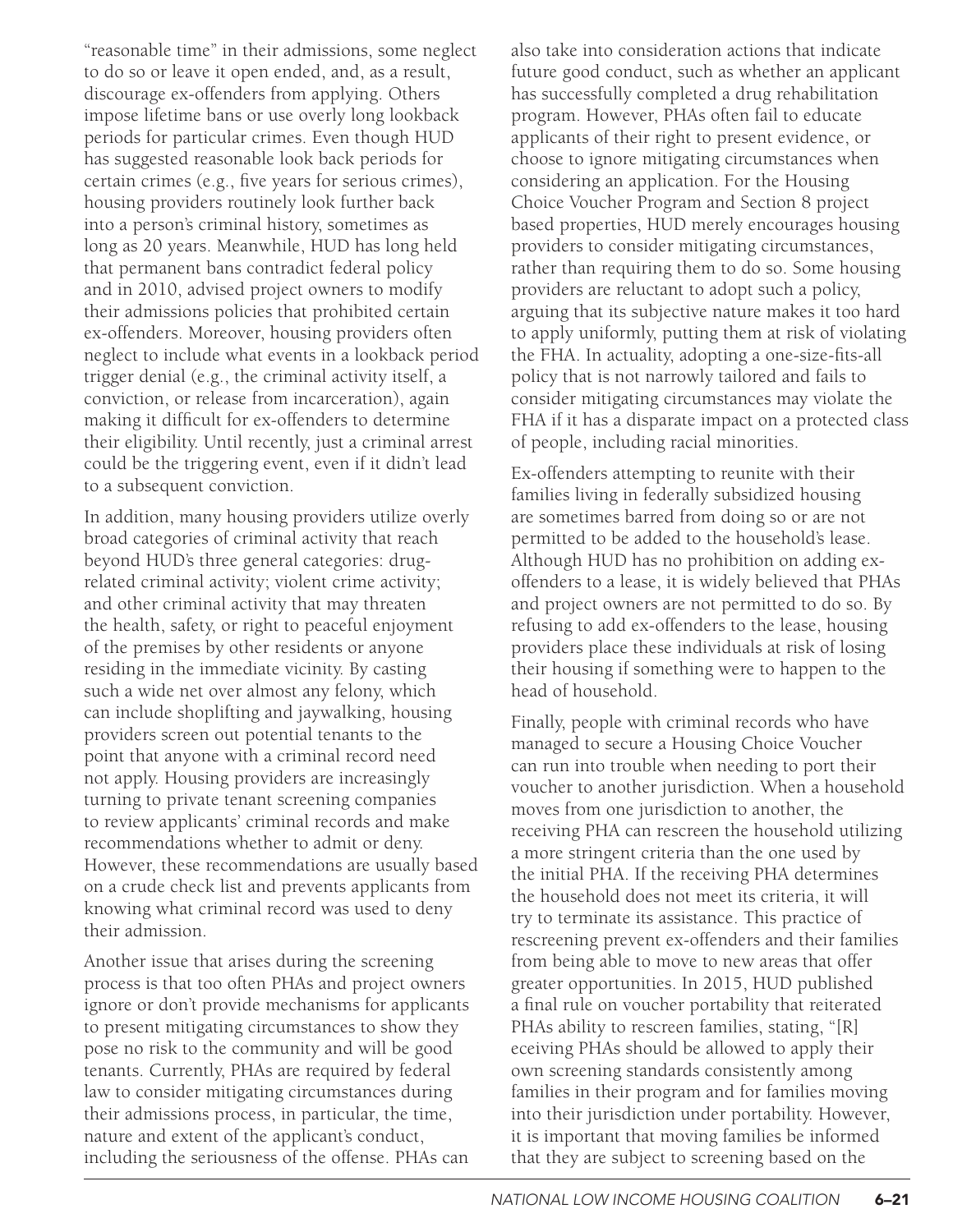receiving PHA's criteria, and that the receiving PHA's screening criteria may be different than that of the initial PHA."10

#### ADMINISTRATION EFFORTS TO ADDRESS CRIMINAL RECORDS AND HOUSING

The Obama Administration first demonstrated its new position on helping ex-offenders have access to housing in 2011, when then HUD Secretary Shaun Donovan issued a letter to PHA executive directors stating, "As President Obama recently made clear, this is an Administration that believes in the importance of second chances–the people who have paid their debt to society deserve the opportunity to become productive citizens and caring parents, to set the past aside and embrace the future. Part of that support means helping ex-offenders gain access to one of the most fundamental building blocks of a stable life–a place to live."11 Secretary Donovan further encouraged the PHAs to allow former inmates, when appropriate, to live with their families in public housing or the Housing Choice Voucher program, and asked that when PHAs screened for criminal records, they "consider all relevant information, including factors which indicate a reasonable probability of favorable future conduct." A year later, Secretary Donovan sent a similar letter to owners and agents of HUD-assisted properties.<sup>12</sup>

In 2013, the U.S. Interagency Council on Homelessness (USICH) published a guidebook for PHAs that includes best practices and policies that can be used to increase access to housing. In the guidebook, USICH notes the relationship between incarceration and homelessness, "as difficulties in reintegrating into the community increase the risk of homelessness for released prisoners, and homelessness increased the risk of reincarceration." 13 Like Secretary Donovan, USICH encourage PHAS to consider individual factors when screening potential tenants with criminal records in order to remove barriers to housing assistance.

In November 2015, President Barack Obama announced new actions to promote the rehabilitation and reintegration for formerlyincarcerated inmates. The administration's criminal justice reform efforts will include new pilot efforts dedicated to housing people coming out of prison.

President Obama announced a new \$8.7 million demonstration program to address homelessness and reduce recidivism rates. According to the White House, "The Pay for Success (PFS) Permanent Supportive Housing Demonstration will test costeffective ways to help persons cycling between the criminal justice and homeless service systems, while making new Permanent Supportive housing available for the reentry population."

The president also announced that HUD would provide \$1.75 million to aid eligible public housing residents under the age of 25 to expunge or seal their criminal records under the new Juvenile Reentry Assistance Program. The National Bar Association has committed 4,000 hours of pro bono legal services to support the program.

In conjunction with the president's announcement, HUD released new guidance to PHAs and owners of HUD-assisted housing that officially recognizes the responsibility of PHAs and project-owners to make sure that having a criminal record does not automatically disqualify a person from living in federally subsidized housing.<sup>14</sup> The guidance clarifies the use of arrest records to determine who can live in their properties. According to the guidance, an individual's arrest record cannot be used as evidence that he or she has committed a crime. The guidance states, "[T]he fact that there has been an arrest for a crime is not a basis for the requisite determination that the relevant individual engaged in criminal activity warranting denial of admission, termination of assistance or eviction."

<sup>10</sup> Housing Choice Voucher Program: Streamlining the Portability Process, 80 Fed. Reg. 50,564, 50,568 (Aug. 20, 2015), available at http://portal.hud.gov/hudportal/documents/ huddoc?id=PortabilityRule.pdf.

<sup>11</sup> Letter from Shaun Donovan, Sec'y of Housing and Urban Dev., & Sandra B. Henriquez, Assistant Sec'y for Public Housing and Indian Housing, to PHA Executive Director (June 17, 2011), [https://www.usich.gov/resources/uploads/asset\\_library/Rentry\\_](https://www.usich.gov/resources/uploads/asset_library/Rentry_letter_from_Donovan_to_PHAs_6-17-11.pdf) [letter\\_from\\_Donovan\\_to\\_PHAs\\_6-17-11.pdf.](https://www.usich.gov/resources/uploads/asset_library/Rentry_letter_from_Donovan_to_PHAs_6-17-11.pdf)

<sup>12</sup> Letter from Shaun Donovan, Sec'y of Housing and Urban Dev., & Carol J. Galante, Acting Assistant Sec'y for Housing to Owners and Agents (Mar. 14, 2012), [http://nhlp.org/files/](http://nhlp.org/files/HUD%20Letter%203.14.12.pdf) [HUD%20Letter%203.14.12.pdf.](http://nhlp.org/files/HUD%20Letter%203.14.12.pdf)

<sup>13</sup> U.S. Interagency Council on Homelessness, PHA Guidebook to Ending Homelessness 23 (2013) [https://www.usich.gov/](https://www.usich.gov/resources/uploads/asset_library/PHA_Guidebook_Final.pdf) [resources/uploads/asset\\_library/PHA\\_Guidebook\\_Final.pdf.](https://www.usich.gov/resources/uploads/asset_library/PHA_Guidebook_Final.pdf)

<sup>14</sup> U.S. Dep't of Hous. & Urban Dev, Notice PIH 2015-19 (Nov. 2, 2015), available at [http://portal.hud.gov/hudportal/documents/](http://portal.hud.gov/hudportal/documents/huddoc?id=PIH2015-19.pdf) [huddoc?id=PIH2015-19.pdf](http://portal.hud.gov/hudportal/documents/huddoc?id=PIH2015-19.pdf).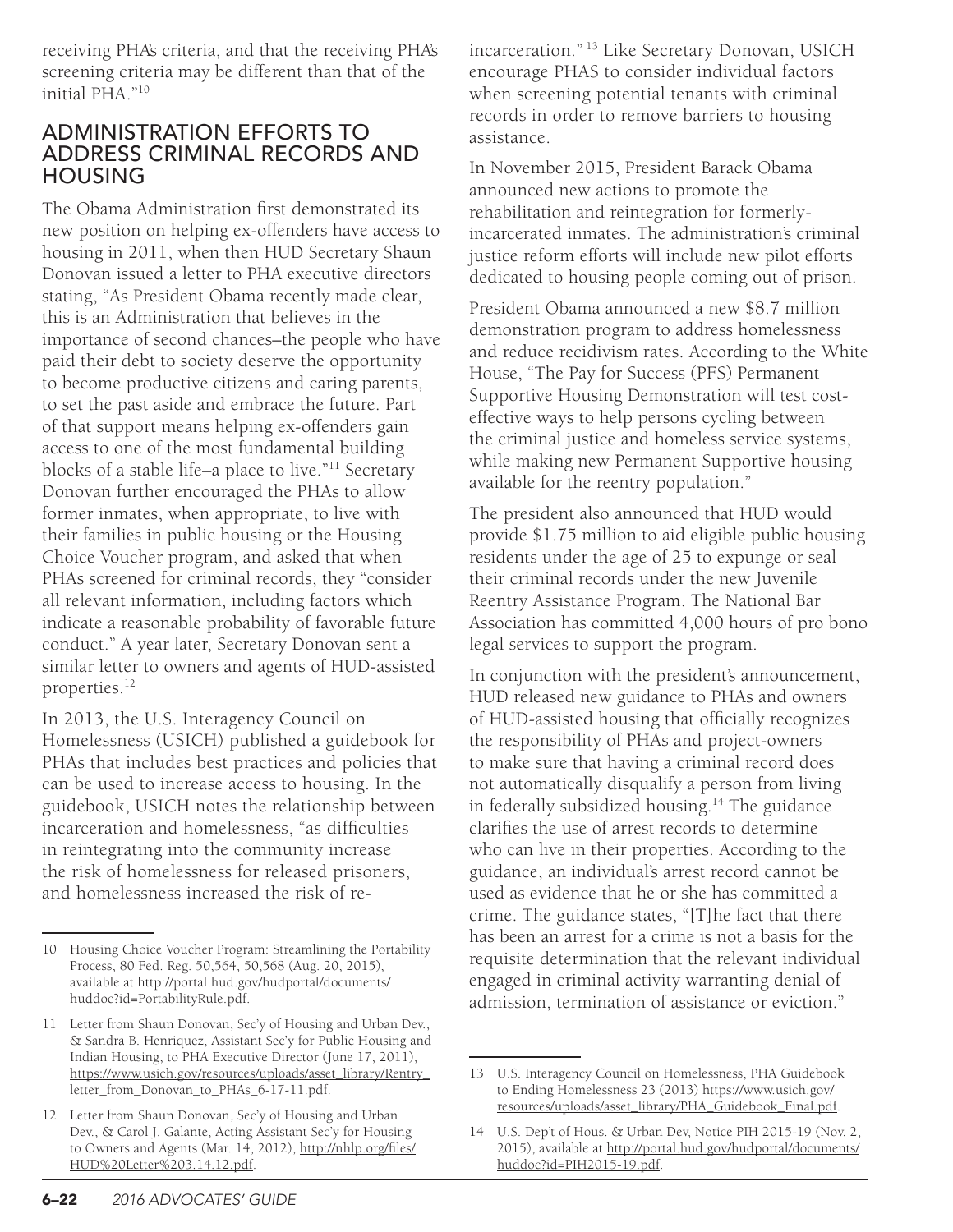The guidance also makes clear that HUD does not require PHAs and project owners to adopt or enforce "one strike" policies that deny admission to anyone with a criminal record or that require families to be automatically evicted any time a household member engages in criminal activity in violation of the lease. However it does not preclude PHAs and owners from utilizing such a policy. Instead, the guidance urges PHAs and owners to exercise discretion before making such a decision and to consider all relevant circumstances, including the seriousness of the crime and the effect an eviction of an entire household would have on family members not involved in the criminal activity.

Additionally, the guidance reminds PHAs and property owners of the due process rights of tenants and applicants applying for housing assistance. Federal law requires that PHAs provide public housing and Section 8 applicants with notification about, and the opportunity to dispute the accuracy and relevance of, any criminal record before the PHA or owner denies admission or assistance. Public housing and Section 8 applicants also have the right to request informal review hearings after their applications have been denied. PHAs and property owners may terminate a person's assistance only through judicial action, or in the case of voucher holders, through an administrative grievance hearing. PHAs and owners must ensure that their policies and procedures for screening, evicting, or terminating assistance comply with all applicable civil rights laws.

Even though the guidance is a step in the right direction, it does not directly address several critical issues including the Fair Housing Act's requirements on housing providers who screen on the basis of criminal records, and the need for specific guidance on how far back housing providers can inquire into an applicant's criminal history.

### FORECAST

Criminal justice reform has become an increasingly bipartisan issue in recent years, and Congress could agree on legislation in 2016. Both President Barack Obama and Senate Majority Leader Mitch McConnell have highlighted criminal justice reform as a priority for this year. However, Leader McConnell has not committed to bringing

legislation to the floor that could pose electionyear risks. Meanwhile, several Republican senators have expressed opposition to the bill, which could influence Leader McConnell's decision. Senator John Cornyn (R-Texas), the Senate Majority Whip and member of the Judiciary Committee, expressed optimism that Republicans in Congress would be able to work with the president on the issue, but believes senators have "more work to do" before legislation is ready for a floor vote. In the House, Speaker Ryan said GOP members will craft a criminal justice reform plan in the first half of 2016. Goals include reducing mandatory-minimum sentences for drug offenders and helping prisoners integrate successfully into their communities to reduce recidivism rates.

Both the House and Senate have introduced criminal justice reform bills, but none have received a vote on the floor of either chamber. Last October, the Senate Judiciary Committee passed a comprehensive criminal justice reform package, known as the Sentencing Reform and Corrections Act of 2015 (S. 2123), while the House Judiciary Committee took a different approach by considering several bills that each touch on different issues within criminal justice reform. The committee has already approved a few of these bills, including the Second Chance Reauthorization Act of 2015 (H.R. 3406), aimed at reducing recidivism rates. Both S. 2123 and H.R. 3406 include some language around housing; yet, neither includes a comprehensive plan to meet the housing needs or reduce barriers for returning prisoners, which Congress must address to ensure ex-offenders do not become homeless or recidivate.

## HOW YOU CAN TAKE ACTION

#### Urge your legislators:

Ensure criminal justice reform efforts include a comprehensive plan that addresses the housing needs of ex-offenders.

Support legislation that reduces housing barriers for ex-offenders.

Support legislation that increases housing resources for extremely low income households, including the Common Sense Housing Investment Act (H.R. 1662), which would raise almost \$200 billion to produce new affordable rental units, and thus ease competition for housing.